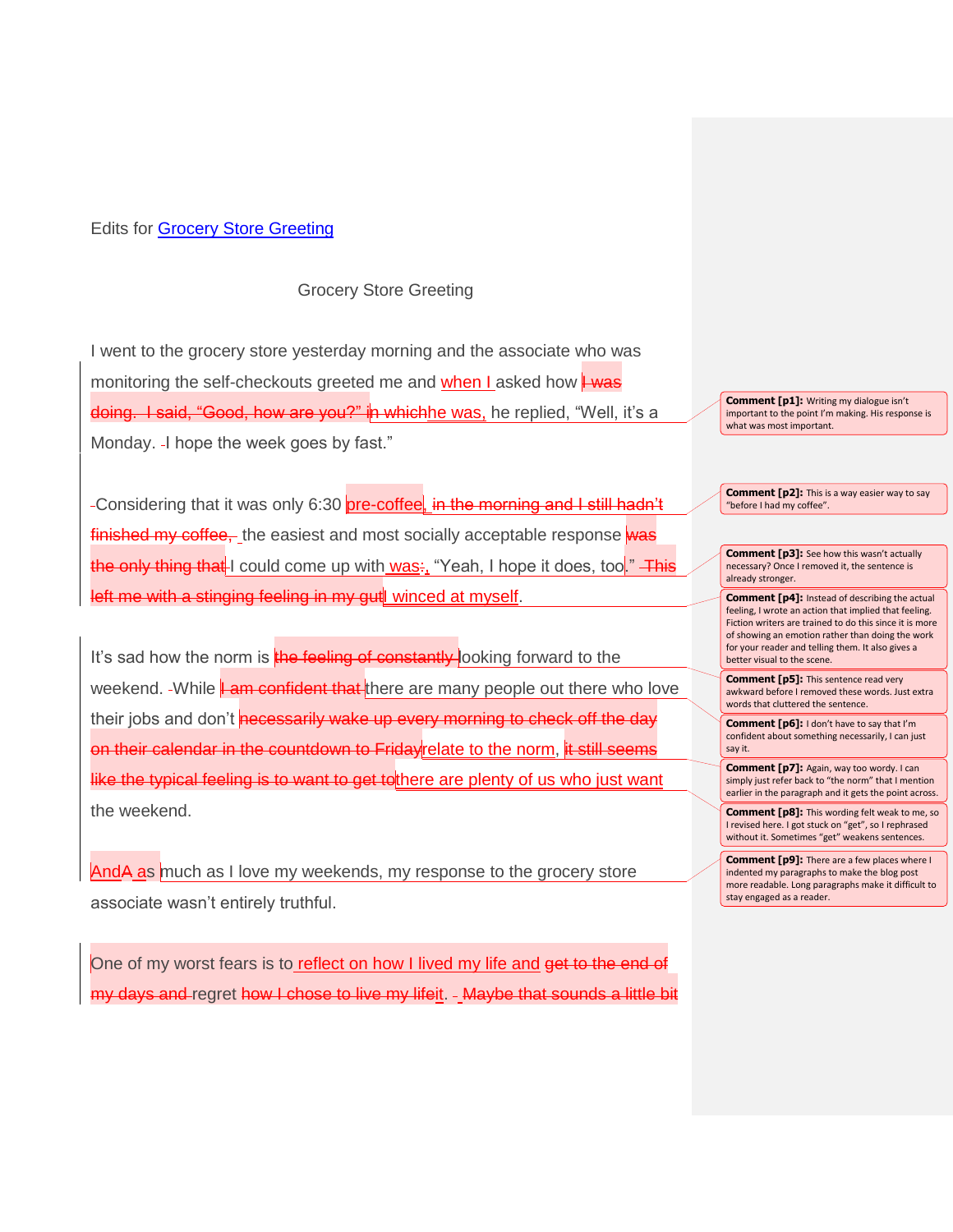too much, but stay with me. If I lived every week just waiting for the weekend and then started itjust to start all over again on Monday, how would that feel at the end of my life? - How would I feel if I knew that I spent my time on this earth simply counting down the days until my time off from work?

I'll tell you:- I will feel terrible . I don't like to live with regrets, but I assure you, **Lwill** regret that.

Let's all try something. Let's identify a long-term struggle. you don't like, a relationship you don't enjoy, or whatever it may be that is constantly a barrier to truly enjoying your life. I understand some things aren't necessarily in our power to change, but think about the things you do have control over.

Now it's your turn.

What can you do to improve your life? If something is causing you to count down until the weekend each week, -wWhat sacrifices might you have to could you make to one day truly live a life where you don't live for the weekendenjoy each day? You're in control.—Maybe it's going back to school, maybe it's finding a new job, or pursuing other relationships. I think we all have it in us to **create a life that we can love** 

**Comment [p10]:** I revised this section because I was again being too wordy with awkward phrasing and saying unnecessary things. So I revised to simply state my fear and removed the "Maybe that sounds…" since it didn't really have a greater purpose and weakened my point of view.

**Comment [p11]:** This felt like awkward phrasing here, so I revised.

**Comment [p12]:** This phrase made the sentence too long and wordy and I can still make my point by removing it. I also sound more direct this way.

**Comment [p13]:** I removed this paragraph because I strayed away from the main message. I want to stay on topic with not looking forward to the weekend every week and here, introduce other ideas that may make someone live with regret. It just felt out of place.

**Comment [p14]:** I tightened up this conclusion paragraph because it carried over some off-topic ideas from the previous paragraph and I wanted it to be more of a simple conclusion with a direct final sentence.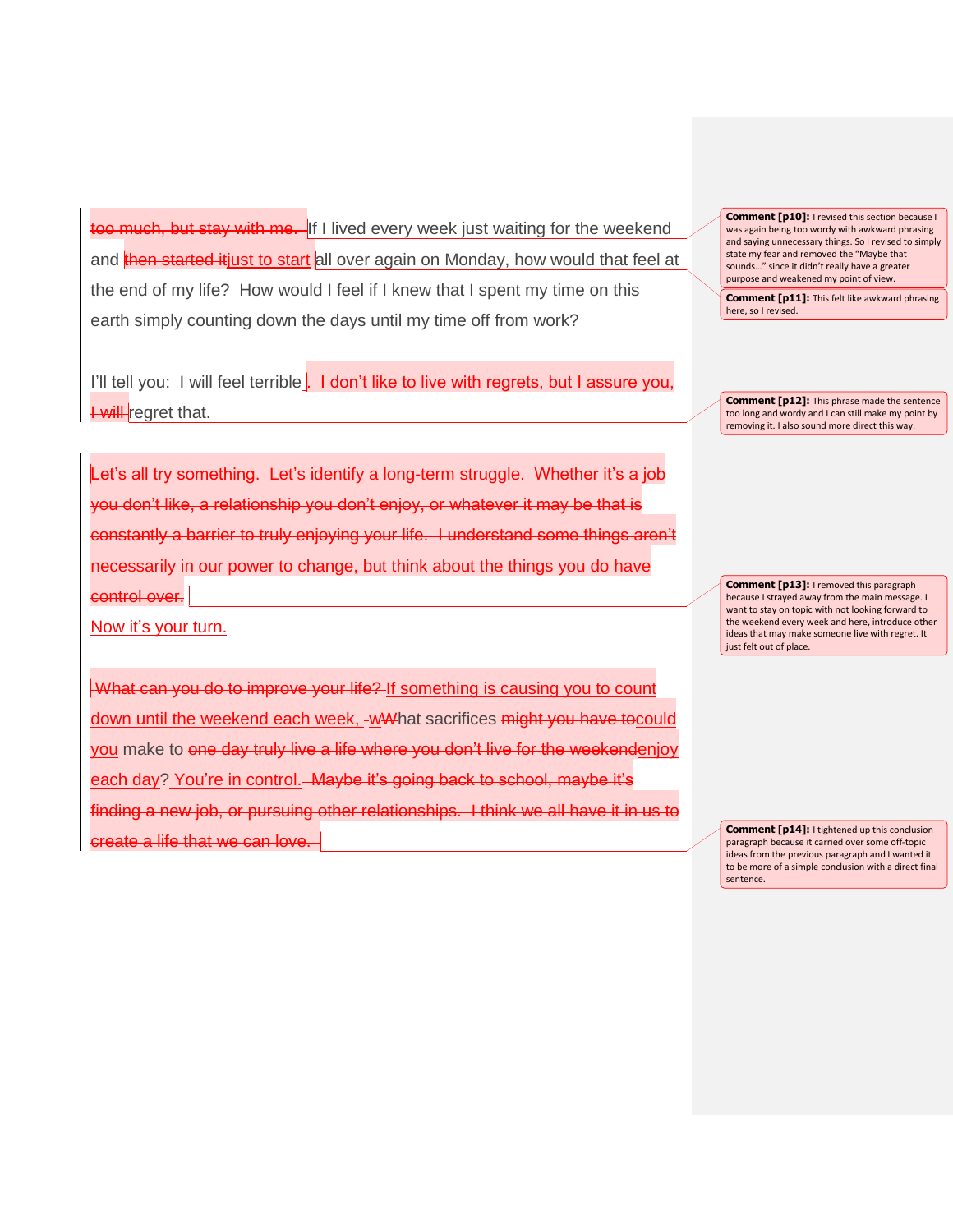Now, take a look at the clean version:

## Grocery Store Greeting

I went to the grocery store yesterday morning and the associate who was monitoring the self-checkouts greeted me and when I asked how he was, he replied, "Well, it's a Monday. I hope the week goes by fast."

Considering that it was only 6:30 pre-coffee, the easiest and most socially acceptable response I could come up with was, "Yeah, I hope it does, too." I winced at myself.

It's sad how the norm is looking forward to the weekend. While there are many people out there who love their jobs and don't relate to the norm, there are plenty of us who just want the weekend.

And as much as I love my weekends, my response to the grocery store associate wasn't entirely truthful.

One of my worst fears is to reflect on how I lived my life and regret it. If I lived every week just waiting for the weekend just to start all over again on Monday, how would that feel at the end of my life? How would I feel if I knew that I spent my time on this earth simply counting down the days until my time off from work?

I'll tell you: I will feel terrible and regret that.